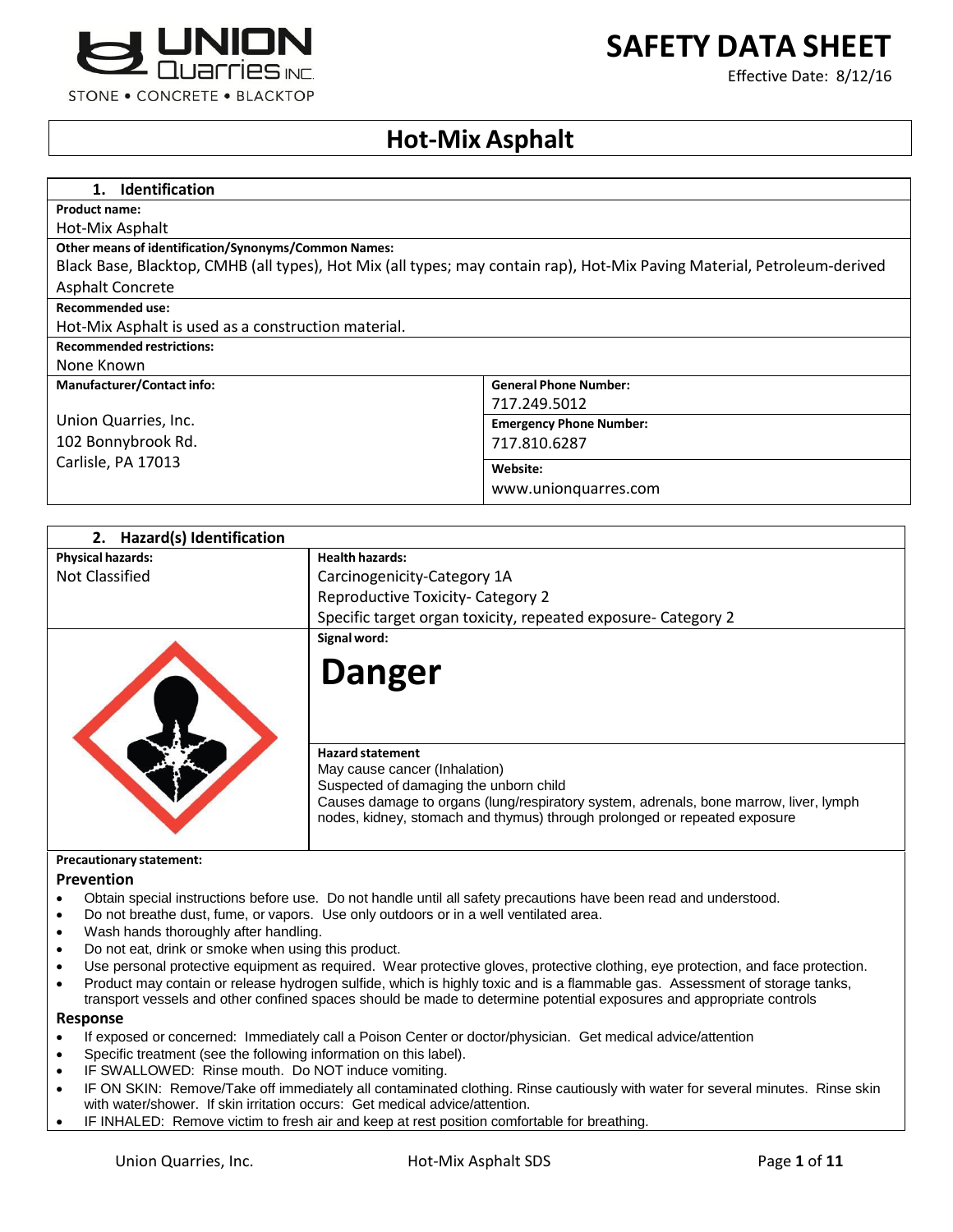IF IN EYES: Rinse cautiously with water for several minutes. Remove contact lenses, if present and easy to do. Continue rinsing. Wash contaminated clothing before reuse.

# **Storage**

Store in a well ventilated place.

## **Disposal**

Dispose of contents/container in accordance with all local, regional, national, and international regulations.

## **Supplementalinformation:**

Heated material can cause thermal burns. Fumes from heated asphalt may be irritating to the eye, nose and throat. Hot-Mix Asphalt contains aggregate, a naturally occurring mineral complex with varying quantities of quartz (crystalline silica). Respirable Crystalline Silica (RCS) may cause cancer. Hardened product may be subjected to various natural or mechanical forces that produce small particles (dust) which may contain respirable crystalline silica (particles less than 10 micrometers in aerodynamic diameter). Repeated inhalation of respirable crystalline silica (quartz) may cause lung cancer according to IARC, NTP; ACGIH states that it is a suspected cause of cancer.

| 3. Composition/information on ingredients     |                   |        |
|-----------------------------------------------|-------------------|--------|
| <b>Chemical name</b>                          | <b>CAS number</b> | %      |
| Aggregate (crushed stone, sand, gravel, slag) | Mixture           | >90    |
| Quartz (crystalline silica)                   | 14808-60-7        | >1     |
| Asphalt                                       | 8052-42-4         | < 10   |
| May contain:                                  |                   |        |
| Vacuum tower bottoms                          | 64741-56-6        | >0.1   |
| Heavy naph. Petroleum distillates             | 64741-53-3        | >0.1   |
| Aromatic extract oil                          | 64742-11-6        | >0.1   |
| Heavy Para. distillate solvent extract        | 64742-04-7        | >0.1   |
| Hydrogen sulfide                              | 7783-06-4         | < 0.2  |
| Additives                                     | Mixture           | ${<}1$ |

# **4. First-aid measures**

## **Inhalation:**

Remove person to fresh air. If lung irritation persists or later develops, contact a physician. If not breathing, initiate rescue breathing, give oxygen by trained personnel and get immediate medical attention. Do not attempt to rescue victim from confined spaces without adequate protective equipment.

**Eyes:**

Immediately flush eye(s) with plenty of clean water for at least 15 minutes, while holding the eyelid(s) open. Occasionally lift the eyelid(s) to ensure thorough rinsing. Beyond flushing, do not attempt to remove material from eye(s). Contact a physician if irritation persists or later develops. Thermal burns require immediate medical attention. **Skin:**

Hot Material: Remove contaminated clothing, if possible, and immediately flush skin in cool water for at least 15 minutes. Iced water or cold packs may be applied to burned area. Do not attempt to remove material from a burn. Get immediate medical attention. Cold Material: Clean exposed skin with soap or mild detergent and large amounts of water until all material is removed from the skin. Do not use solvents or thinners to remove material from skin. **Ingestion:**

If swallowed, do not induce vomiting. Drink a large volume of water and get immediate medical attention. Never give anything by mouth to an unconscious person. If vomiting occurs, keep head lower than hips to prevent aspiration. **Most important symptoms/effects, acute and delayed:**

Emissions from the heated material may have an unpleasant odor and may cause moderate to severe irritation of the mucous membranes and upper respiratory tract, headaches, nausea and dizziness. Toxic hydrogen sulfide gas may be released. Do not depend upon sense of smell for warning of overexposure, since the gas causes rapid olfactory fatigue which deadens the sense of smell at levels as low as 50 ppm. Unconsciousness and asphyxiation may occur in poorly ventilated or confined spaces. See Section 11 for additional information.

Breathing silica-containing dust for prolonged periods in the workplace can cause lung damage and a lung disease called silicosis. Symptoms of silicosis may include (but are not limited to) shortness of breath, difficulty breathing with or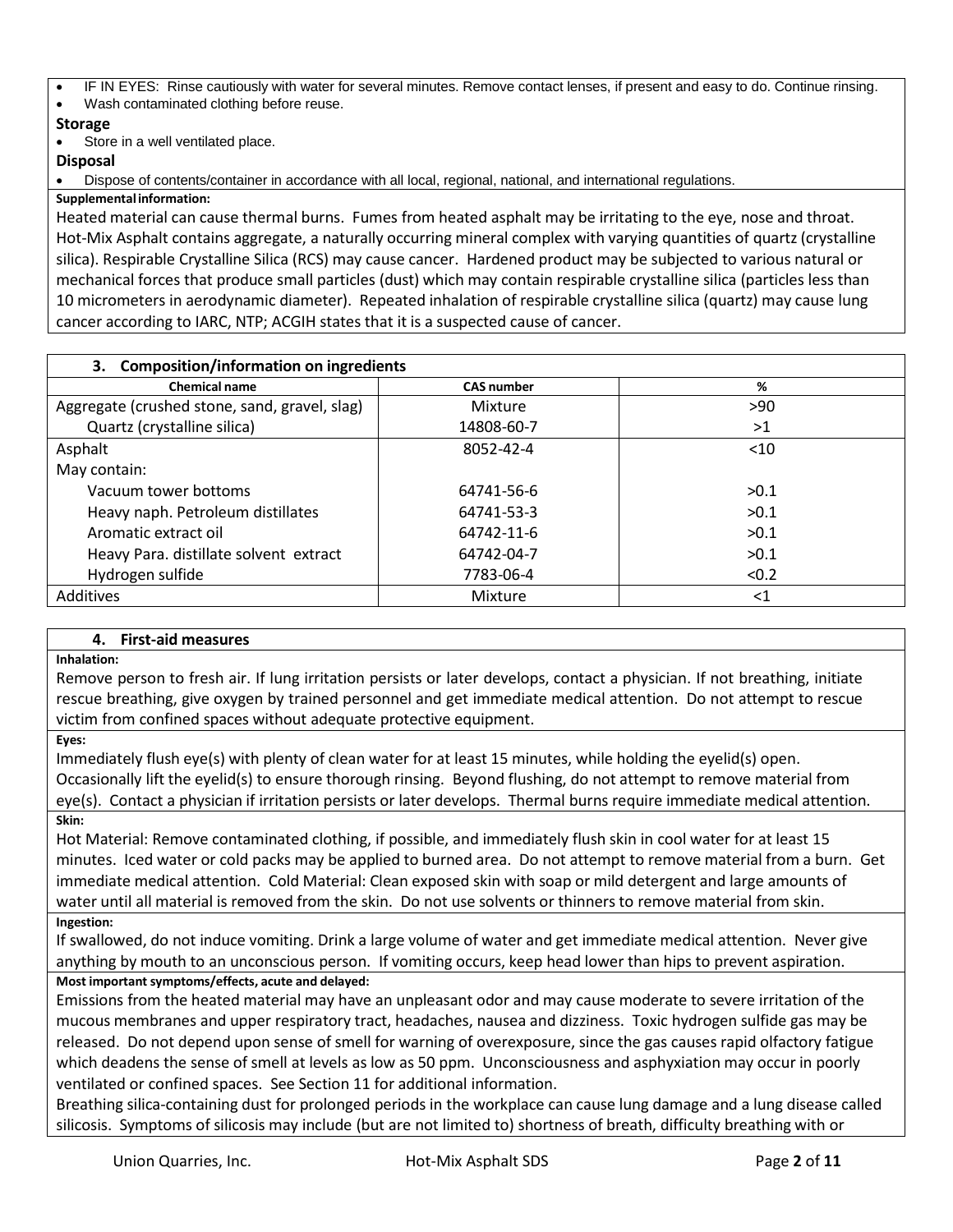without exertion; coughing; diminished work capacity; diminished chest expansion; reduction of lung volume; right heart enlargement and/or failure.

**Indication of immediate medical attention and special treatment needed:**

In general, emesis induction is unnecessary in high viscosity, low volatility products. Inhalation exposure of hydrogen sulfide may result in pulmonary congestion. Patients may be predisposed to pneumonia during convalescence, and should be kept under observation. Contact a Poison Center for additional treatment information.

Not all individuals with silicosis will exhibit symptoms of the disease. However, silicosis can be progressive, and symptoms can appear at any time, even years after exposures have ceased. Persons with silicosis have an increased risk of pulmonary tuberculosis infection.

## **5. Fire-fighting measures**

#### **Suitable extinguishing media:**

Agents approved for Class B hazards (e.g., dry chemical, carbon dioxide, halogenated agents, foam, and steam) and water fog.

**Unsuitable extinguishing media:**

Avoid use of straight-stream water. Adding water to hot asphalt presents an explosion hazard.

**Specific hazards arising from the chemical:**

Do not heat above flash point.

Fumes/vapors can explode when concentrated in an enclosed environment and supplied with an ignition source. Never weld or use a cutting torch or open flame on a full, partially full or empty bin, hopper, or other container that holds or has held asphaltic material unless precautions are taken to prevent explosion. WARNING: Hydrogen sulfide (H<sub>2</sub>S) and other hazardous gases/vapors may evolve and collect in the headspace of storage tanks or other enclosed vessels, and can create an explosive, toxic, or oxygen deficient atmosphere. H2S gas is extremely flammable and can explode if an ignition source is provided. See Section 11 for health effects of  $H_2S$  gas.

**Special protective equipment and precautionsfor firefighters:**

Avoid breathing irritating and potentially toxic fumes, including hydrogen sulfide gas. Firefighters should wear

NIOSH/MSHA approved positive pressure breathing apparatus (SCBA) with full face mask and full protective equipment. **Fire-fighting equipment/instructions:**

Adding water to hot asphalt presents an explosion hazard.

**Specific methods:**

Use water spray to keep fire-exposed containers cool.

## **6. Accidental release measures**

**Personal precautions, protective equipment and emergency procedures:**

Ventilate area and avoid emission inhalation or skin contact by using appropriate precautions outlined in this SDS (see Section 8). Keep all sources of ignition at least 50 feet away. Prevent materials from entering streams, drainages, or sewers. Spills entering surface waters or sewers entering/leading to surface waters must be reported to the National Response Center 1-800-424-8802. Based on volume and use, components of this product may be subject to reporting requirements of Title III of SARA, 1986, and 40 CFR 372.

## **Environmental precautions:**

Stop leak and contain spilled material with sand, aggregate fines, or other inert adsorbent. Collect adsorbed product and clean up materials in appropriate container for proper disposal. Notify proper authorities.

## **Methods and materials for containment and cleaning up:**

Contact the asphalt plant to determine feasibility of recycling material. Dispose of waste materials in accordance with applicable federal, state and local laws and regulations.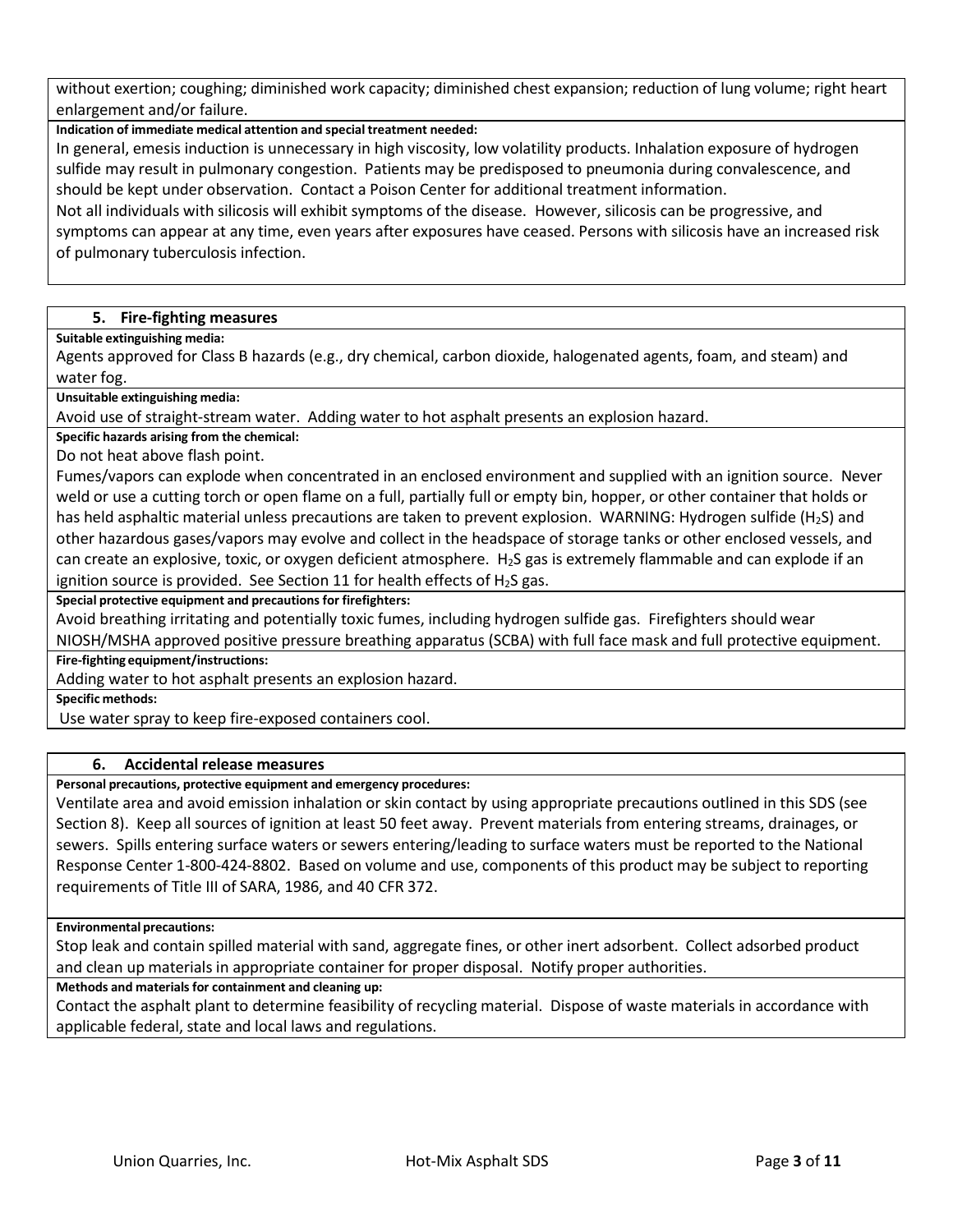## **7. Handling and storage**

## **Precautions forsafe handling:**

Follow personal protection and protective controls set forth in Section 8 of this SDS when handling this product. If personnel must enter a tank or other confined space that contained this material, follow the OSHA Confined Space Entry Program as specified in 29 CFR 1910.146. Do not store near food, beverages or smoking materials. Avoid personal contact with heated material. Respirable crystalline silica-containing dust may be generated when hardened asphalt mix is subjected to mechanical forces, such as demolition work, surface treatment (sanding, grooving, chiseling, etc.), and/or recycling of pavement.

Do not attempt to clean empty containers since residue is difficult to remove. Do not pressurize, cut, weld, braze, solder, drill, grind or expose such containers to heat, flame, sparks, static electricity, or other sources of ignition as they may explode and cause injury or death. Tripping accidents have occurred because of asphalt buildup on bottoms of shoes and boots; buildup should be removed regularly to prevent such accidents. Do not use solvents or thinners to clean footwear.

## **Conditionsforsafe storage, including any incompatibilities:**

Store away from all ignition sources and open flames in accordance with applicable laws and regulations. Vapors containing hydrogen sulfide may accumulate during storage or transport of asphaltic materials. When petroleum asphalt products are heated, potentially irritating emissions (fumes, mists, vapors) may be released.

## **8. Exposure controls/personal protection**

**Legend:**

NE = Not Established; PEL = Permissible Exposure Limit; TLV = Threshold Limit Value; REL = Recommended Exposure Limit; STEL= Short Term Exposure Limit; OSHA = Occupational Safety and Health Administration; MSHA = Mine Safety and Health Administration; NIOSH = National Institute for Occupational Safety and Health; ACGIH = American Conference of Governmental Industrial Hygienists

|                                                                              | <b>OSHA/MSHA</b>                                                                           | <b>ACGIH</b>                                                                           | <b>NIOSH</b>              |
|------------------------------------------------------------------------------|--------------------------------------------------------------------------------------------|----------------------------------------------------------------------------------------|---------------------------|
| Component                                                                    | <b>PEL</b>                                                                                 | <b>TLV</b>                                                                             | <b>REL</b>                |
| <b>Asphalt Fumes</b>                                                         | <b>NE</b>                                                                                  | 0.5 mg/m <sup>3</sup> (as benzene-soluble<br>aerosol)                                  | Ceiling 5 ppm             |
| Particulates not otherwise classified                                        | 15 mg/m <sup>3</sup> (total dust)<br>5 mg/m <sup>3</sup> (respirable fraction)             | 10 mg/m <sup>3</sup> (inhalable fraction)<br>3 mg/m <sup>3</sup> (respirable fraction) | <b>NE</b>                 |
| Respirable dust containing silica                                            | 10 mg/m <sup>3</sup> ÷ (% silica + 2)                                                      | Use Respirable Silica TLV                                                              | Use Respirable Silica TLV |
| Total dust containing silica                                                 | OSHA: 30 mg/m <sup>3</sup> ÷ (% silica + 2)<br>MSHA: 30 mg/m <sup>3</sup> ÷ (% silica + 3) | NE                                                                                     | <b>NE</b>                 |
| Respirable Crystalline Silica (quartz)                                       | NE - Use respirable dust<br>containing silica PEL                                          | $0.025$ mg/m <sup>3</sup>                                                              | $0.05$ mg/m <sup>3</sup>  |
| Respirable Tridymite and Cristobalite<br>(other forms of crystalline silica) | 1/2 of OSHA and MSHA respirable<br>dust containing silica PEL                              | $0.025$ mg/m <sup>3</sup>                                                              | $0.05$ mg/m <sup>3</sup>  |
| Ammonia (NH <sub>3</sub> )                                                   | 50 ppm                                                                                     | 25 ppm<br>STEL 35 ppm                                                                  | 25 ppm<br>Ceiling 35 ppm  |
| Carbon Monoxide (CO)                                                         | 50 ppm                                                                                     | 25 ppm                                                                                 | 35 ppm<br>Ceiling 200 ppm |
| Hydrogen Sulfide (H <sub>2</sub> S)                                          | Ceiling 20 ppm                                                                             | 10 ppm<br>STEL 15 ppm                                                                  | Ceiling 10 ppm            |
| Nitrogen Dioxide (NO2)                                                       | Ceiling 5 ppm                                                                              | 3 ppm<br>STEL 5 ppm                                                                    | STEL 1 ppm                |
| Ozone (O <sub>3</sub> )                                                      | $0.1$ ppm                                                                                  | $0.05$ ppm                                                                             | Ceiling 0.1 ppm           |
| Sulfur Dioxide (SO <sub>2</sub> )                                            | 5 ppm                                                                                      | STEL 0.25 ppm                                                                          | 2 ppm<br>STEL 5 ppm       |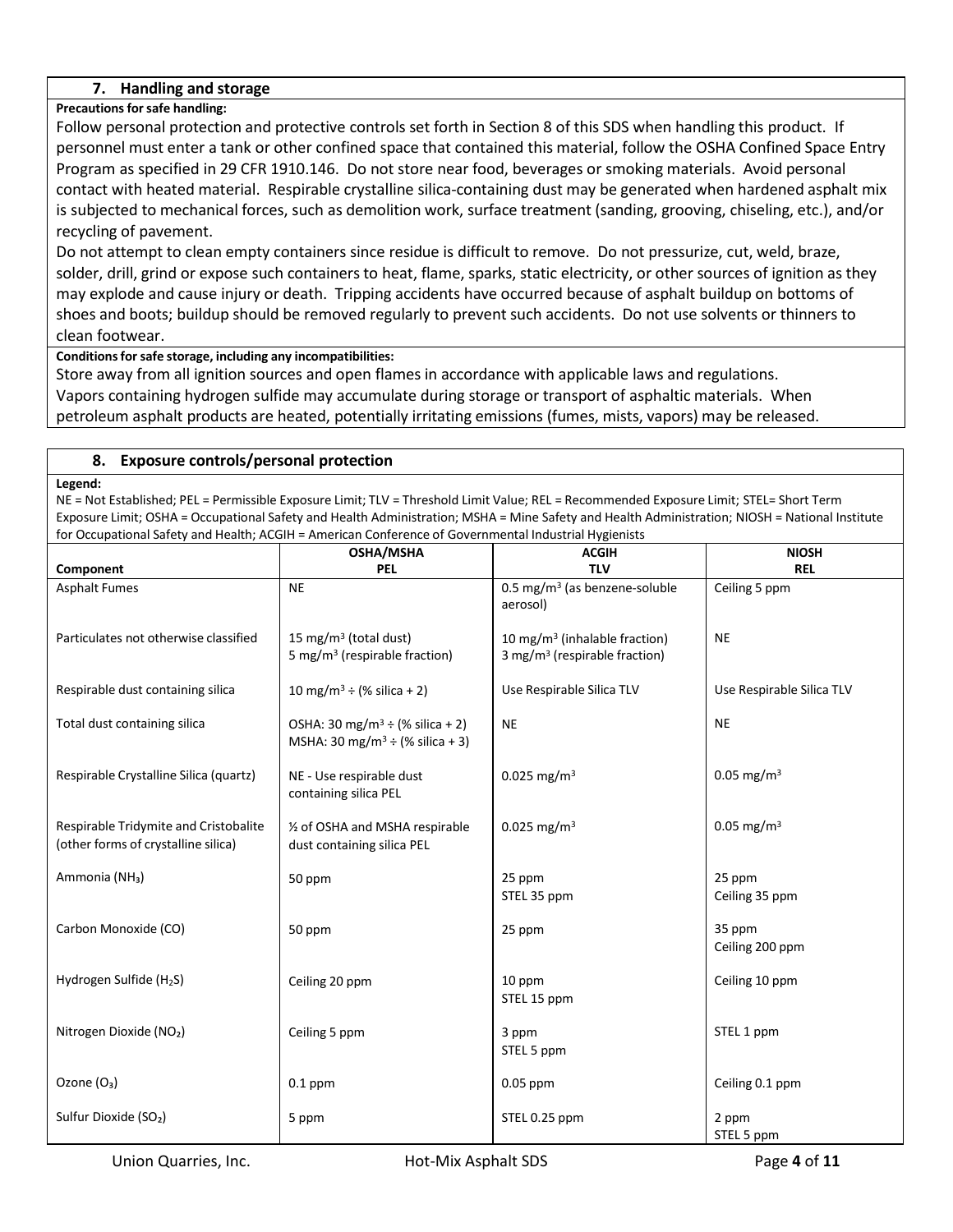#### **Exposure Guidelines:**

Workers should station themselves on the upwind side of asphalt emissions when possible. It is recommended that asphalt emissions be monitored regularly to determine exposure levels. Respirable dust and quartz levels should be monitored regularly to determine worker exposure levels. Exposure levels in excess of appropriate exposure limits must be reduced by all feasible engineering controls, including (but not limited to), ventilation, process enclosure, and/or enclosed employee workstations.

#### **Engineering Controls:**

General dilution or local exhaust ventilation is required to maintain exposures below appropriate exposure limits. Use only in well-ventilated areas. Activities with dried/hardened product that generate dust require the use of general ventilation, local exhaust and/or wet suppression methods to maintain exposures below appropriate exposure limits. **Eye Protection:**

Use a full-face shield and chemical safety goggles if handling heated material. Safety glasses with side shields should be worn as minimum protection at ambient temperatures. Contact lens should not be worn when eye contact with product is possible.

#### **Skin Protection (Protective Gloves/Clothing):**

Avoid skin contact with material by wearing impervious gloves and protective clothing. With product at ambient temperatures, use disposable nitrile, neoprene or butyl rubber material. When handling hot material, use heat-resistant gloves. Use insulated, heat-resistant clothing as necessary.

#### **Respiratory Protection:**

Not expected to be necessary under normal use and working conditions. All respirators must be NIOSH-approved for the exposure levels present. (See NIOSH Respirator Selection Guide). The need for respiratory protection should be evaluated by a qualified safety and health professional. For air-contaminant concentrations which exceed or are likely to exceed applicable exposure limits, use a NIOSH-approved, contaminant-specific, air purifying respirator. If such conditions are sufficiently high that the air-purifying respirator is inadequate, or if oxygen adequate to sustain life is not present, use a positive-pressure, self-contained breathing apparatus. Activities that generate dust require the use of an appropriate dust respirator where dust levels exceed or are likely to exceed allowable exposure limits. For respirable silica levels that exceed or are likely to exceed an 8-hour Time Weighted Average (TWA) of 0.5 mg/m<sup>3</sup>, a high-efficiency particulate filter respirator must be worn at a minimum; however, if respirable silica levels exceed or are likely to exceed an 8-hour TWA of 5.0 mg/m<sup>3</sup> a positive-pressure, full-face respirator or equivalent is required. Respirator use must comply with applicable MSHA (42 CFR 84) or OSHA (29 CFR 1910.134) standards, which include provisions for a user training program, respirator inspection, repair and cleaning, respirator fit testing, medical surveillance and other requirements.

| 9. Physical and chemical properties     |                                          |                                               |
|-----------------------------------------|------------------------------------------|-----------------------------------------------|
| Appearance:                             |                                          |                                               |
| Black, viscous, granular.               |                                          |                                               |
| Odor:                                   | PH:                                      | Decomposition temperature:                    |
| Petroleum odor.                         | Not applicable                           | Not applicable                                |
| Melting point/freezing point:           | Initial boiling point and boiling range: | Flash point:                                  |
| $100 - 135$ °F                          | $470^{\circ}$ C                          | >500°F (min). COC                             |
| <b>Evaporation rate:</b>                | Flammability:                            | Upper/lower flammability or explosive limits: |
| Not applicable                          | Not applicable                           | Not applicable                                |
| Vapor pressure:                         | Vapor density:                           | Solubility:                                   |
| Not applicable                          | >1                                       | Negligible                                    |
| Partition coefficient: n-octanol/water. | <b>Autoignition temperature:</b>         | Specific Gravity ( $H_2O = 1$ ):              |
| Not applicable                          | Not applicable                           | $2.0 - 2.5$                                   |

| 10. Stability and reactivity                    |  |
|-------------------------------------------------|--|
| Reactivity:                                     |  |
| Not reactive under normal use.                  |  |
| <b>Chemical stability:</b>                      |  |
| Stable under normal temperatures and pressures. |  |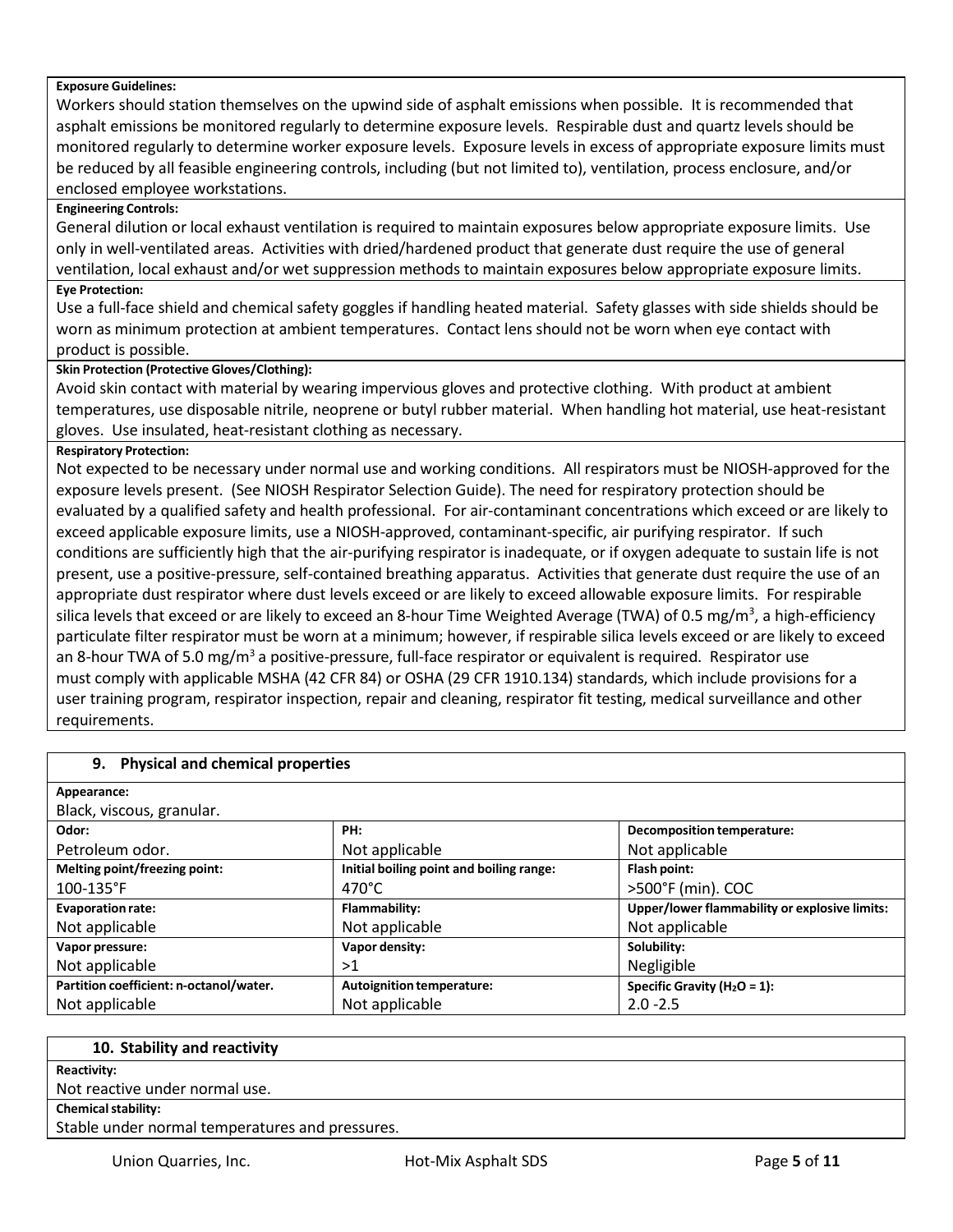**Possibility of hazardous reactions:** 

None under normal use.

**Conditions to avoid (e.g., static discharge, shock or vibration):** 

Keep away from direct flame/ignition sources. Contact with incompatible materials should be avoided (see below). See Sections 5, 6 and 7 for additional information.

## **Incompatible materials:**

Strong oxidizers may react with hydrocarbons. Contact with fluorine may cause burning or explosion. Adding water to hot asphalt presents an explosion hazard.

## **Hazardous decomposition products:**

Carbon monoxide and other compounds (such as amines, ammonia, nitrogen dioxide, sulfur dioxide, ozone, hydrogen sulfide, and various hydrocarbons) may be released by thermal decomposition. Hazardous vapors can collect in enclosed vessels or areas if not properly ventilated. If hydrogen sulfide is present, the flammable limits range from 4.3 to 45.5% by volume and its presence may promote the formation of pyrophoric (spontaneously igniting) iron compounds (See 29 CFR 1910.146). Silica-containing respirable dust particles can be generated. When heated, quartz is slowly transformed into tridymite (above 860°C/1580°F) and cristobalite (above 1470°C/2678°F).

## **11. Toxicological information**

**Primary Routes of Exposure:**

Inhalation and contact with the eyes and skin.

**Symptoms related to the physical, chemical, toxicological characteristics Inhalation:**

Fumes, mists or vapors may cause respiratory irritation. Contains or may release hydrogen sulfide gas (H2S), which may accumulate in confined spaces.  $H_2S$  fumes and vapors may be harmful or fatal if inhaled. Breathing silica containing dust for prolonged periods in the workplace can cause lung damage and lung disease called silicosis. Several scientific organizations have classified crystalline silica as causing lung cancer in humans. Silicosis and lung cancer can result in permanent injury or death.

**Eye Contact:**

Direct contact with hot material can cause severe thermal burns. Hardened material may scratch the eye causing tearing, redness and a stinging sensation. Fumes, vapors or mists may be irritating.

**Skin Contact:**

Direct contact with hot material can cause severe thermal burns. Hardened material may cause irritation due to abrasive effects.

## **Ingestion:**

Direct contact with heated material can cause severe thermal burns. Asphalt has a low toxicity when ingested, however, chewing and swallowing asphalt may cause gastrointestinal effects. Gastric masses (Bezoars) and stomach (pyloric) obstructions have been reported in individuals who have chewed and swallowed asphalt.

## **Medical Conditions Aggravated by Exposure:**

Pre-existing medical conditions that may be aggravated by exposure include disorders of the eye, skin and/or lung (including asthma and/or other breathing disorders).

**Delayed and immediate effects and also chronic effectsfrom short- and long-term exposure:**

Prolonged and repeated exposure to asphalt may cause skin disorders such as dermatitis, folliculitis, and acne-like lesions, or more rarely, pigmentation of the skin. Chronic inhalation of high concentrations of asphalt emissions may cause chronic bronchitis and pneumonitis (inflammation of the lungs). In mice, there was damage to the lungs, including bronchitis, pneumonitis, and abscess formation. Guinea pigs and rats showed pneumonitis, peribronchial adenomatosis, and some squamous cell metaplasia.

This material contains heavy vacuum distillates/aromatic extract oils. Repeated dermal application of these oils to experimental animals has been reported to cause skin disorders, effects on the adrenals, bone marrow, liver, lymph nodes, kidney, stomach and thymus as well as fetal death and birth defects.

Repeated exposure to low levels of H2S may cause eye effects including conjunctivitis and corneal injury. There is no evidence that H<sub>2</sub>S will accumulate in the body tissue.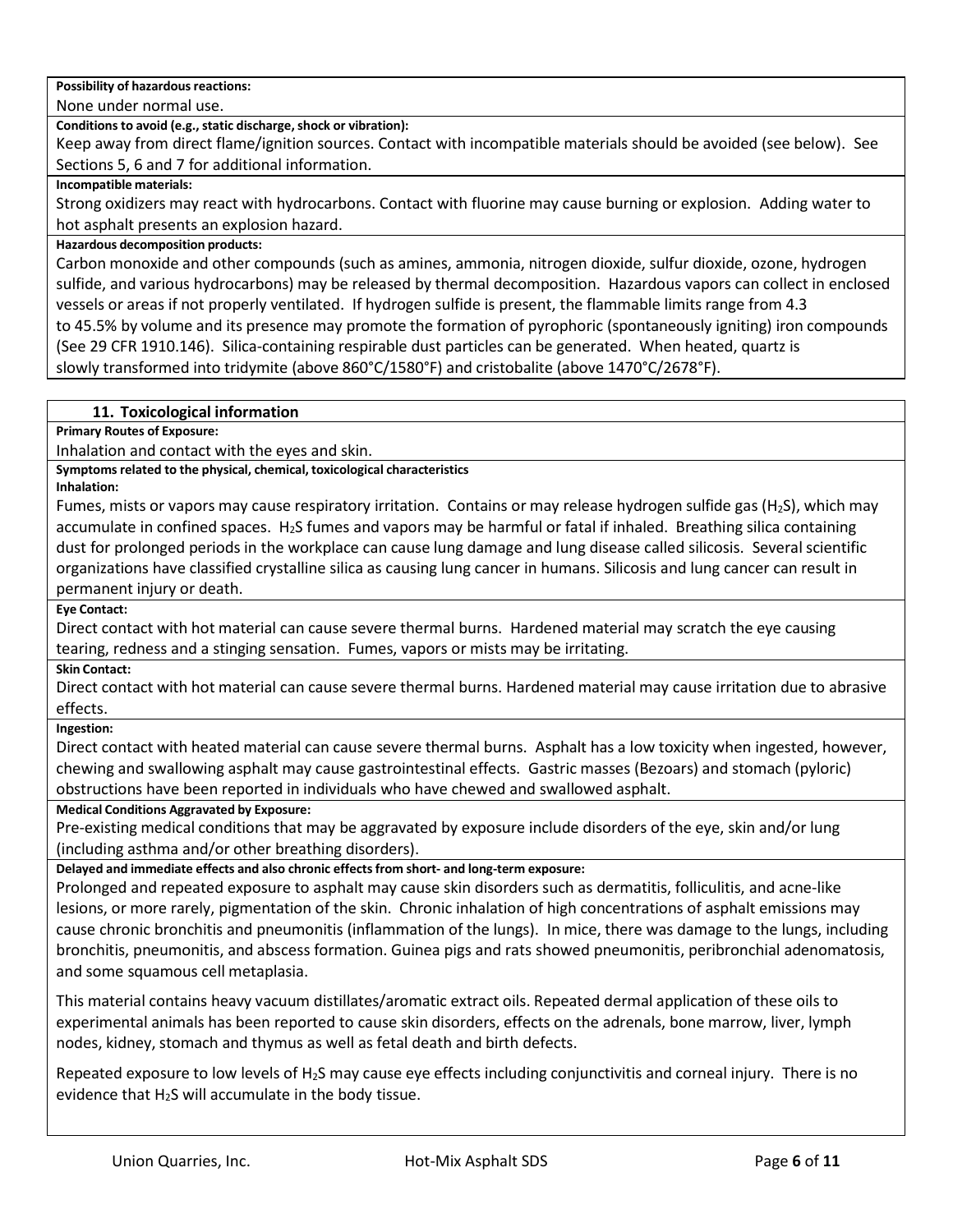The following information applies to the dried product if it is subjected to mechanical forces (such as demolition or asphalt recycling work), which may generate crystalline silica-containing dust particles:

Prolonged overexposure to respirable dusts in excess of appropriate exposure limits can cause inflammation of the lung leading to possible fibrotic changes, a medical condition known as pneumoconiosis.

Prolonged and repeated inhalation of respirable crystalline silica-containing dust in excess of allowable exposure limits may cause a chronic form of silicosis, an incurable lung disease that may result in permanent lung damage or death. Chronic silicosis generally occurs after 10 years or more of overexposure; a more accelerated type of silicosis may occur between 5 and 10 years of higher levels of exposure. In early stages of silicosis, not all individuals will exhibit symptoms (signs) of the disease. However, silicosis can be progressive, and symptoms can appear at any time, even years after exposure has ceased. Symptoms of silicosis may include, but are not limited to, the following: shortness of breath; difficulty breathing with or without exertion; coughing; diminished work capacity; diminished chest expansion; reduction of lung volume; right heart enlargement and/or failure. Persons with silicosis have an increased risk of pulmonary tuberculosis infection.

Repeated overexposures to very high levels of respirable crystalline silica (quartz, cristobalite, tridymite) for periods as short as six months may cause acute silicosis. Acute silicosis is a rapidly progressive, incurable lung disease that is typically fatal. Symptoms include, but are not limited to, shortness of breath, cough, fever, weight loss, and chest pain. Respirable dust containing newly broken silica particles has been shown to be more hazardous to animals in laboratory tests than respirable dust containing older silica particles of similar size. Respirable silica particles which had aged for sixty days or more showed less lung injury in animals than equal exposures of respirable dust containing newly broken particles of silica.

There are reports in the literature suggesting that excessive crystalline silica exposure may be associated with autoimmune disorders and other adverse health effects involving the kidney. In particular, the incidence of scleroderma (thickening of the skin caused by swelling and thickening of fibrous tissue) appears to be higher in silicotic individuals. To date, the evidence does not conclusively determine a causal relationship between silica exposure and these adverse health effects.

## **Carcinogenicity:**

Skin application of asphalt fume condensate fractions caused skin tumors in laboratory mice. When asphalt was dissolved or mixed with a solvent prior to exposing laboratory animals, the carcinogenicity results were weakly positive. The causal agent is thought to be 4 to 6 ring polycyclic aromatic compounds (PAH). Trace amounts of these materials may be present in asphalts and can be generated upon excessive heating. Some PAHs have been identified as causing carcinogenic and reproductive effects. Currently, epidemiological evidence does not support a link between asphalt exposure and human skin cancer.

Repeated breathing of asphalt emissions has not resulted in a carcinogenic response in laboratory animal testing. Although epidemiological studies on asphalt workers have suggested a possible link between asphalt fumes and certain types of cancer, confounding factors such as smoking and concomitant exposure to other agents in the workplace may have influenced the results of these studies. Asphalt is not listed as a carcinogen by the National Toxicology Program (NTP) or the Occupational Safety and Health Administration (OSHA). IARC states that there is sufficient evidence that extracts (asphalts dissolved in hydrocarbon solvents) are carcinogenic to laboratory animals and recently the agency determined that occupational exposures to oxidized asphalt and their emissions during roofing applications are "probably carcinogenic to humans "(Group 2A). They also determined that occupation exposures to hard asphalts and their emissions during mastic asphalt work and occupational exposures to straight-run asphalts and their emissions during paving operations are "possibly carcinogenic to humans" (Group 2B)

This material contains heavy vacuum distillates/aromatic extract oils. IARC has determined that there is sufficient evidence in experimental animals for their carcinogenicity, and has classified these oils as Group 1, or human carcinogens.

The following information applies to the dried product if it is subjected to mechanical forces (such as demolition or asphalt recycling work), which may generate crystalline silica-containing dust particles: Epidemiology studies on the association between crystalline silica exposure and lung cancer have had both positive and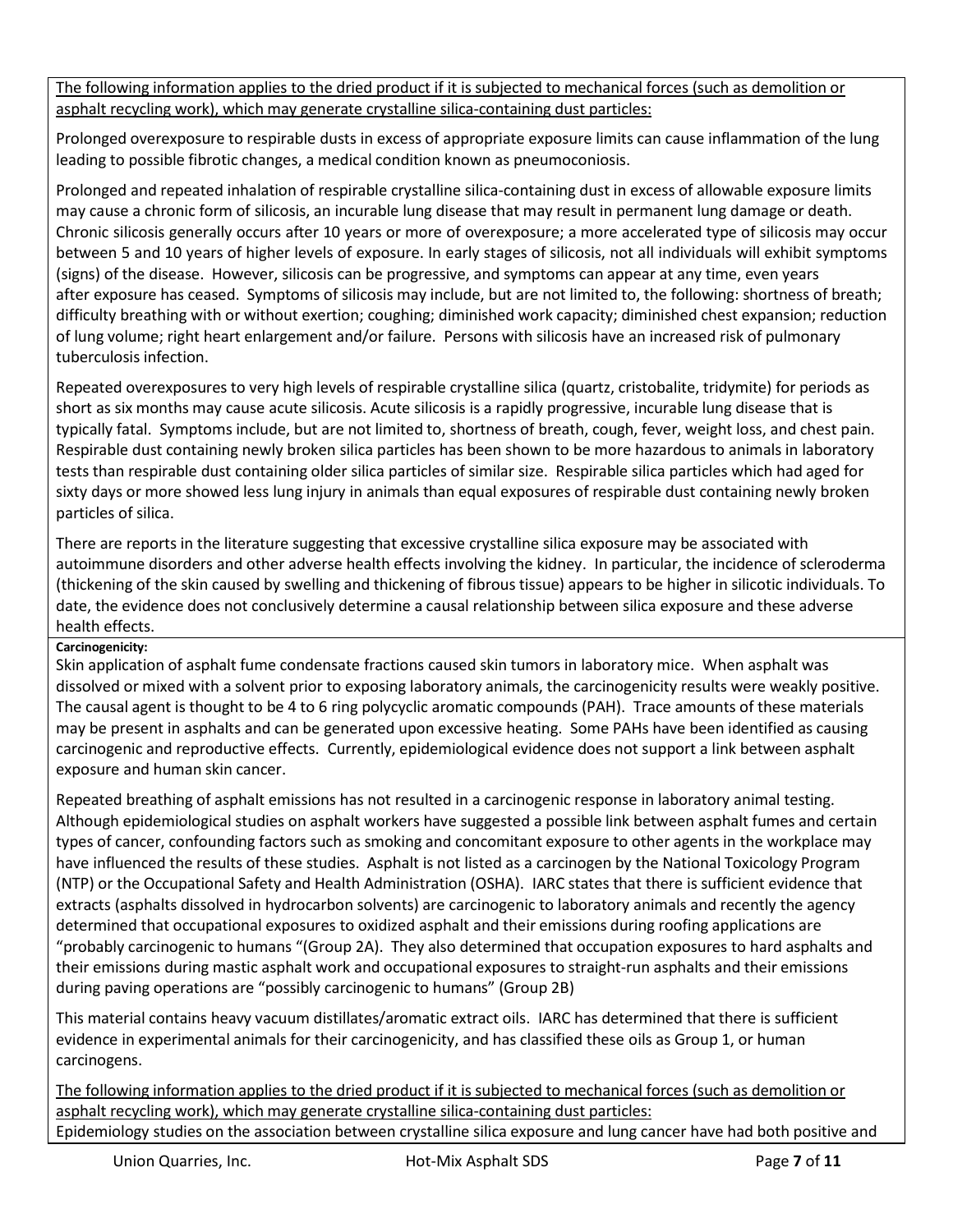negative results. There is some speculation that the source and type of crystalline silica may play a role. Studies of persons with silicosis indicate an increased risk of developing lung cancer, a risk that increases with the level and duration of exposure. It is not clear whether lung cancer develops in non-silicotic patients. Several studies of silicotics do not account for lung cancer confounders, especially smoking, which have been shown to increase the risk of developing lung disorders, including emphysema and lung cancer.

In October 1996, an IARC Working Group designated respirable crystalline silica as carcinogenic (Group 1). The NTP's Report on Carcinogens, 9<sup>th</sup> edition, lists respirable crystalline silica as a "known human carcinogen." In the year 2000, the American Conference of Governmental Industrial Hygienists (ACGIH) listed respirable crystalline silica (quartz) as a suspected human carcinogen (A-2). These classifications are based on sufficient evidence of carcinogenicity in certain experimental animals and on selected epidemiological studies of workers exposed to crystalline silica.

## **Additional information on toxicological-effects:**

**Acute toxicity:** Not classified

No specific data on product. Based on components, not expected to be classified for acute toxicity.

Asphalt:

Acute Oral, rat: LD50 >5000 mg/kg Acute Dermal, rat: LD50 >2000 mg/kg

**Skin corrosion/irritation:** Not classified

**Serious eye damage/eye irritation:** Not classified

**Respiratory sensitization:** Not classified.

**Skin sensitization:** May cause photosensitization (contact), but not classified as a skin sensitizer.

**Germ cell Mutagenicity:** Not classified

**Carcinogenicity:** May cause cancer (Inhalation).

**Reproductive toxicity:** Suspected of damaging the unborn child.

**Specific target organ toxicity - single exposure:** Not classified

**Specific target organ- toxicity – repeated exposure:** Causes damage to organs (lungs, respiratory system, adrenals, bone marrow, liver, lymph nodes, kidney, stomach and thymus) through prolonged or repeated exposure (inhalation)

**Aspiration toxicity:** Not classified (not applicable- solid material)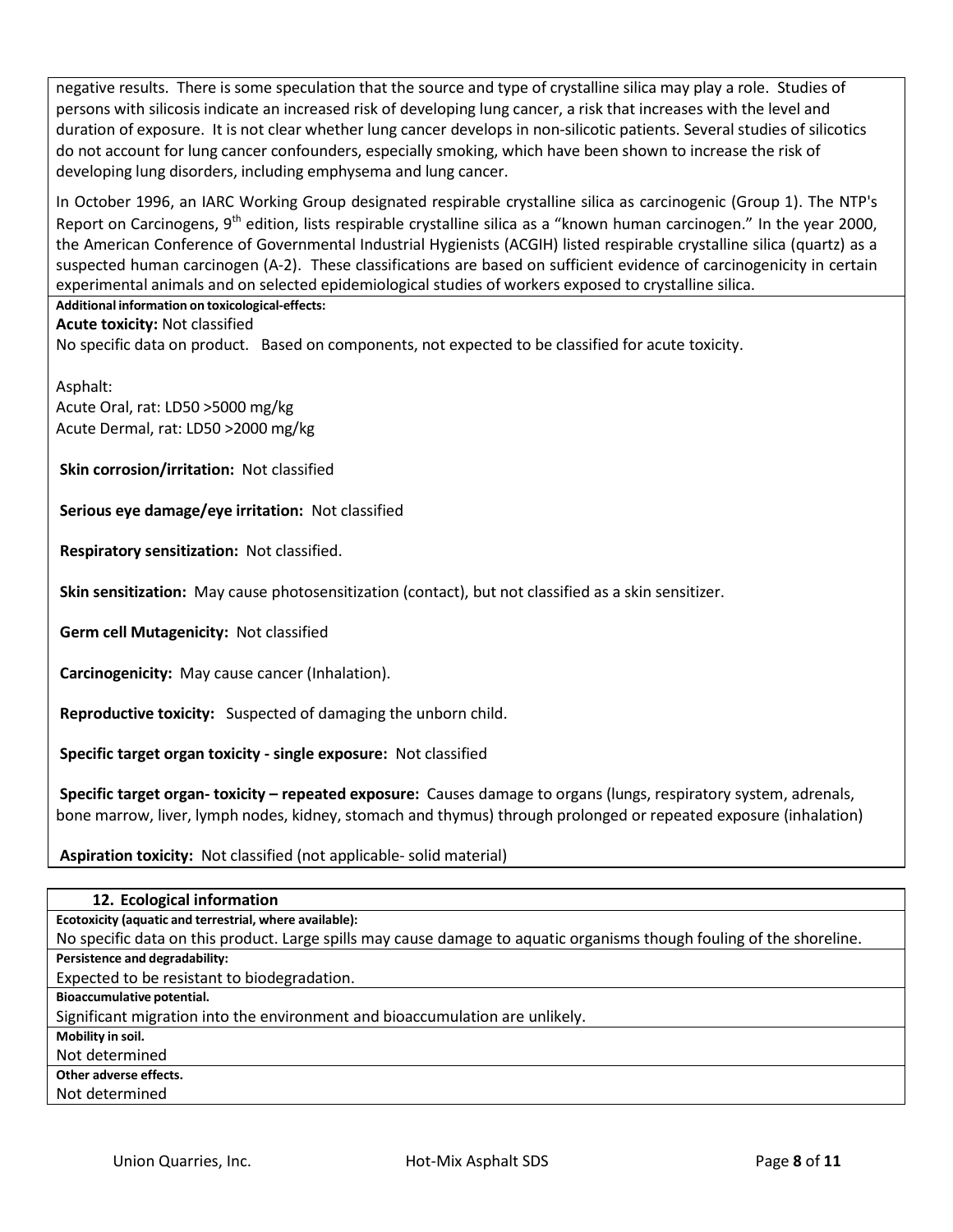## **13. Disposal considerations**

#### **Safe handling and disposal of waste:**

Place contaminated materials in appropriate containers and dispose of in a manner consistent with applicable federal, state, and local regulations. Prevent from entering drainage, sewer systems, and unintended bodies of water. It is the responsibility of the user to determine, at the time of disposal, whether product meets criteria for hazardous waste. Product uses, transformations, mixture and processes, may render the resulting material hazardous.

#### **14. Transport information**

**UN Number:**

Not regulated. **UN Proper shipping name:**

Not regulated.

**Transport Hazard class:**

Not applicable.

**Packing group, if applicable:**

Not applicable.

**Marine pollutant (Yes/No):**

Not applicable.

## **15. Regulatory information**

**Toxic Substances Control Act (TSCA):**

The components in this product are listed on the TSCA Inventory or are exempt.

**Comprehensive Environmental Response, Compensation and Liability Act (CERCLA):**

Releases of this material to water may be reportable to the National Response Center under the Comprehensive

Environmental Response, Compensation, and Liability Act (CERCLA) or to state and local emergency planning

committees under the Superfund Amendments and Reauthorization Act. (See Section 6)

**Superfund Amendments and Reauthorization Act of 1986 (SARA), Title III:**

Section 302 extremely hazardous substances: None

Section 311/312 hazard categories: Delayed Health

Section 313 reportable ingredients at or above de minimus concentrations: None

## **California Proposition 65:**

This product contains a chemical (crystalline silica, bitumen, various aromatic hydrocarbons) known to the State of California to cause cancer and birth defects or other reproductive harm.

## **State Regulatory Lists:**

Each state may promulgate standards more stringent than the federal government. This section cannot encompass an inclusive list or all state regulations. Therefore, the user should review the components listed in Section 2 and consult state or local authorities for specific regulations that apply.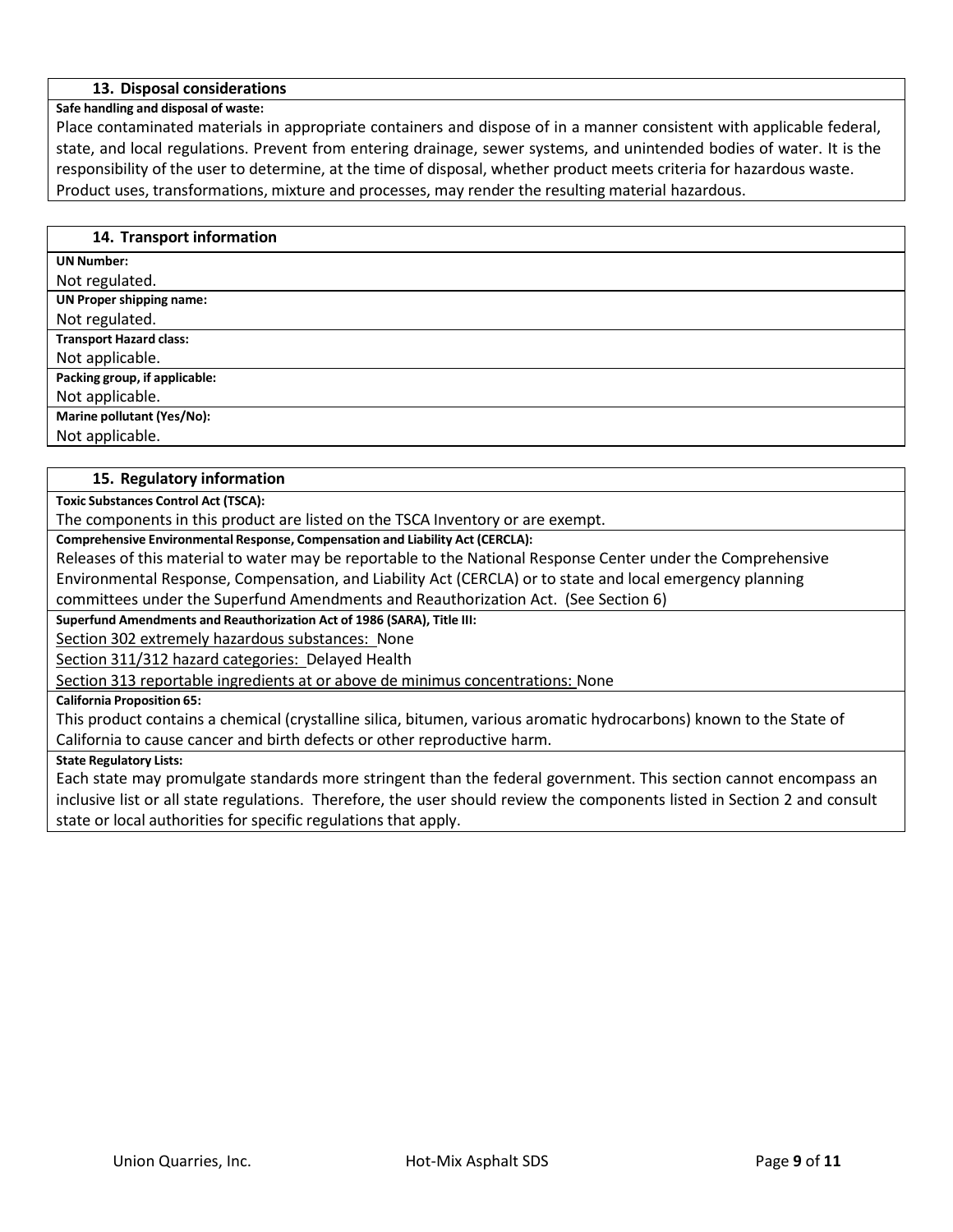#### **Disclaimer**

## **NO WARRANTY IS MADE, EXPRESS OR IMPLIED, OF MERCHANTABILITY, FITNESS FOR A PARTICULAR PURPOSE OR OTHERWISE.**

While the information provided in this material safety data sheet is believed to provide a useful summary of the hazards of hot-mix asphalt, as it is commonly used, one cannot anticipate and provide all of the information that might be needed in every situation. Inexperienced product usersshould obtain proper training before using this product.

The data furnished in this sheet does not address hazards that may be posed by other materials mixed with hot-mix asphalt. Users should review other relevant material safety data sheets before working with concrete or working with products containing cement.

No representations or warranties with respect to the accuracy or correctness of this information, or of any kind or nature whatsoever are given, made, or intended by Union Quarries, Inc.. No legal responsibility whatsoever is assumed for this information, or for any injuries or damages, however caused, which may result from the use of this information. This information is offered solely for informational purposes and issubject to your own independent investigation and verification.

| <b>Issue date:</b>    |  |
|-----------------------|--|
| 8/12/16               |  |
| <b>Revision date:</b> |  |
| 8/12/16               |  |

**Union Quarries, Inc. 102 Bonnybrook Rd. Carlisle, PA 17013**